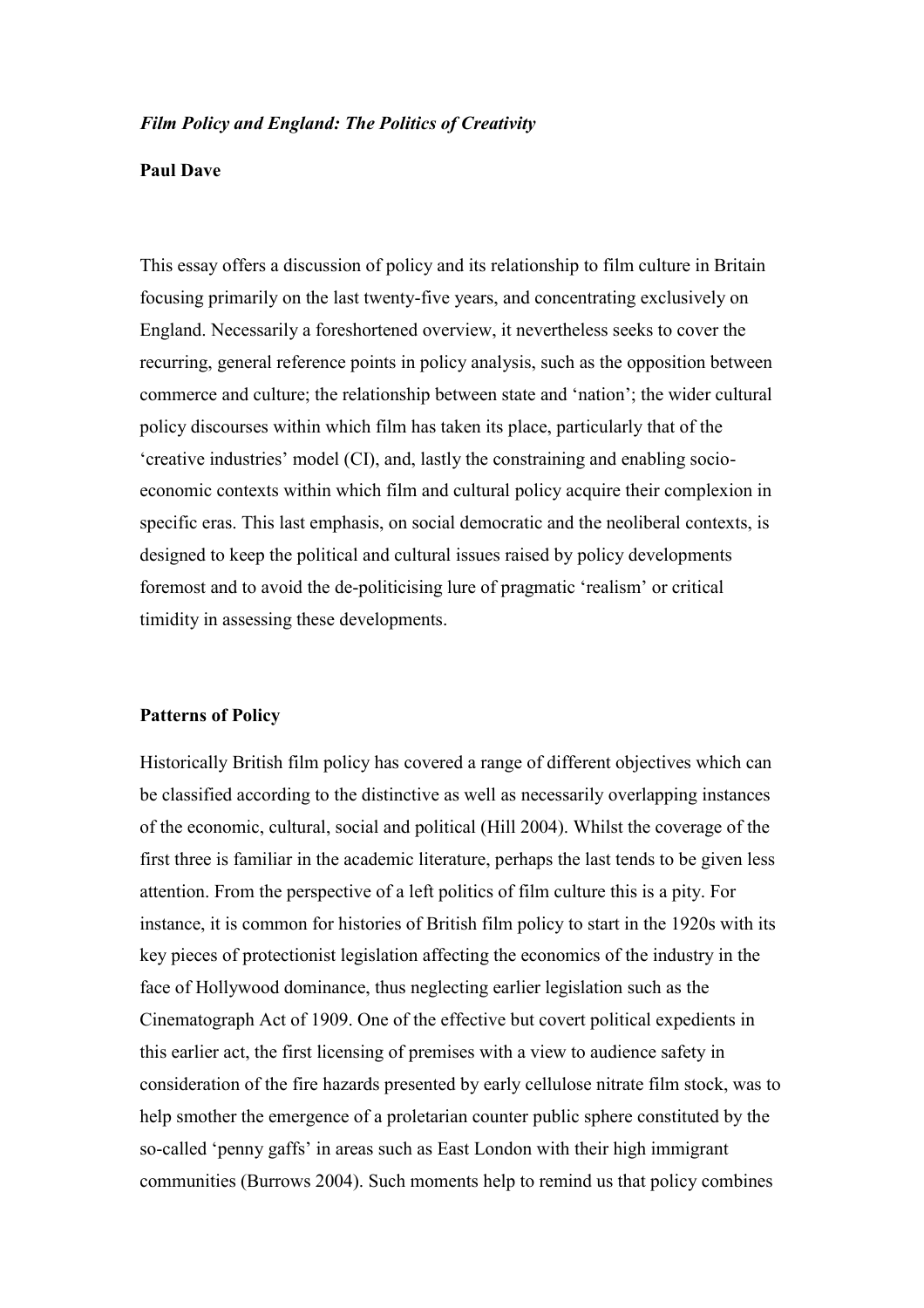precisely formulated forms of intervention (here local government licensing) along with that which is much harder to analyse and evaluate: currents of political and ideological pressure. The 1909 Act is the beginning of that stealthy form of ruling class vigilance over a popular cultural form felt to require unique and extra controls – such as local council approval over exhibition. Such concerns speak to a recognition of film's potential political disruptiveness (the incitement to 'disorder'). As Julian Petley sardonically notes, the licensing powers of local authorities survived the end of flammable film stock (Petley 2013).

Whilst politically attentive to film, the state has nevertheless been keen to conform to a treasured national self-image: one of British democratic freedoms. This has historically necessitated maintaining the appearance of a distance between the state and regulation of the industry. Thus, Western Europe's most heavily censored film culture has been characterized by the use of para-state, non-governmental institutions such as the British Board of Film Classification in order to exert discreet, 'arm's length' political pressure in support of the status quo. The careful shadowing by the state of the radical cinema of the inter-war years is a good example of this vigilance (Petley 1986:44). This politically coercive face of the state is of course only one aspect of its engagement with film policy. Historically, interventions have sought to regulate the economics of the industry in support of commercial film production, and to achieve social aims: see for instance the support for the documentary movement under the Empire Marketing Board in the 1930s and under the Ministry of Information during WWII. As John Hill puts it, this distinctive strand of British film culture represented the "cultivation of film as a vehicle for information, instruction and the construction of citizenship" (Hill 2004: 33). To these older examples of social aims we can add the United Kingdom Film Council's (UKFC) and its successor, the revamped British Film Institute's (BFI), shared objectives of an 'inclusive' and 'diverse' film culture (BFI 2012).

Finally, historically there has been a distinctive cultural component to policy, one which as we will see has recently been expanded and transformed in importance, but which can be traced back to initiatives such as the setting up of the BFI in the 1930s with its mission to archive the national film culture and promote those aspects of film culture which were perceived to be in excess of its purely commercial qualities, including educational initiatives, the provision of forums for evaluative criticism, the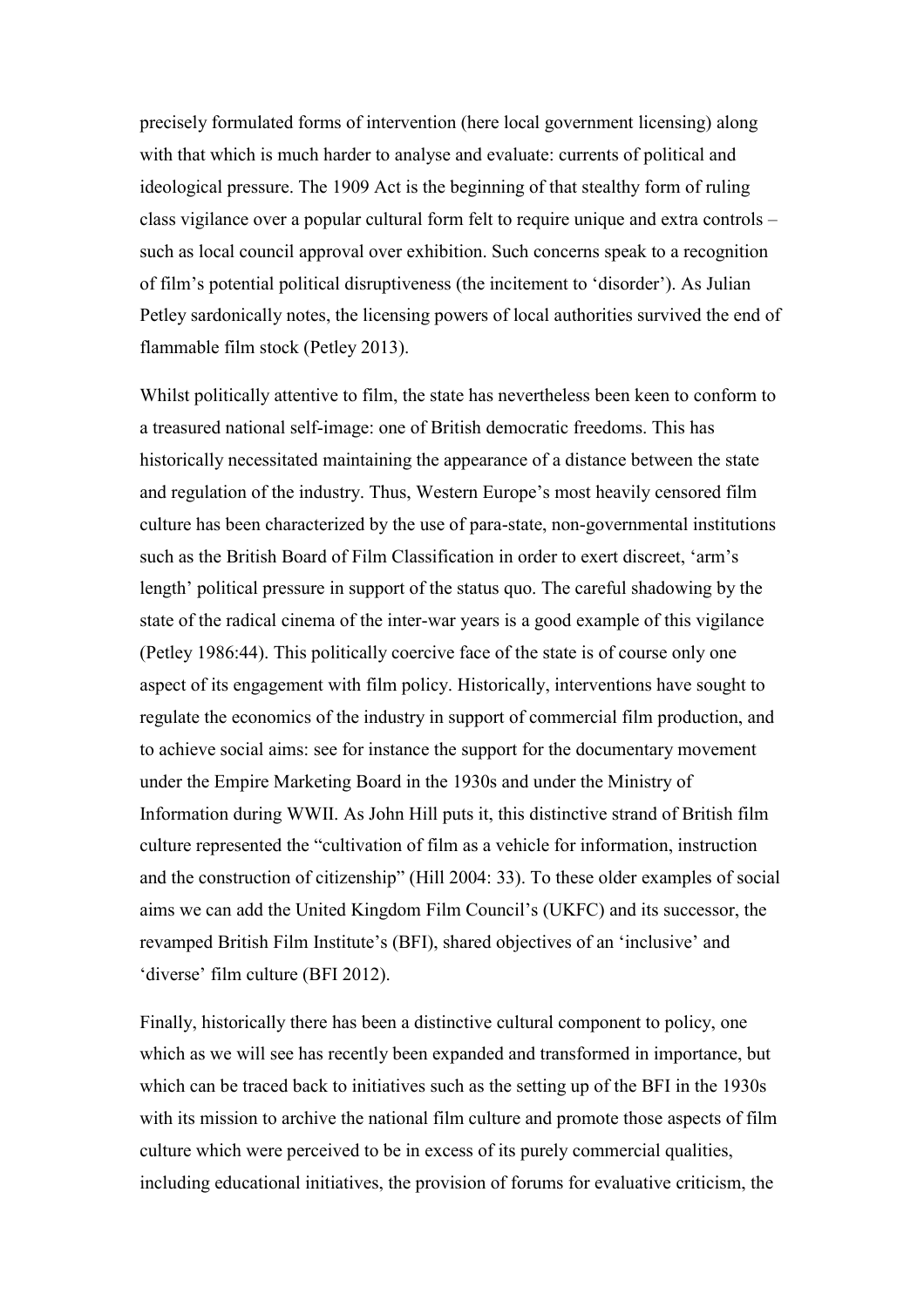fostering of wider distribution and exhibition outlets for distinctively cultural films from outside the national culture, and the small scale support of cultural film production (Nowell-Smith and Dupin 2012).

Clearly the relationship between these different aspects of policy (economic, social and cultural) is historically mutable, however, this variability is not simply contingent on successive governmental agenda. One way of characterizing it over the post-war period would be in terms of the shift between social democratic and neoliberal state formations. The former attempted to manage the relationship between capitalism on the one hand, and social equality on the other, a concern which, as Jim McGuigan points out, expanded into the related project of fostering cultural inclusion and access (McGuigan 2004). By contrast, a tempting, but misleading view of neoliberalism would be to see it as the abandonment of social and cultural concerns to the indifference and philistinism of the market. Rather it has sought the incorporation of social and cultural policy objectives within a market which is reconfigured as their ideal medium for realization. To this extent the critical point of distinction between the two moments is the neoliberal rejection of the contradiction between capitalism and either social equality or cultural access, a contradiction which the social democratic moment had recognized as a given.

On the level of cultural policy formations this shift between social democratic and neoliberal frameworks can be roughly mapped onto the difference between the postwar 'arts and culture' paradigm (which accepted the need for cultural state subsidies because of the perceived likelihood of the market failing to provide for recognized cultural values) and that of the post 1980s 'cultural and creative industries' paradigms which conceptualised commerce and culture entering into new productive partnerships whereby culture was deemed to be less that which needed protecting from the market and more that which might flourish within it (Dickinson and Harvey 2005). With a historical tidiness, Keynes himself was involved in the institutionalisation of the former immediately after the war; the creative and cultural industries moment is however more untidy in its periodisation. Thus, Thatcher's early 1980s pursuit of *laissez-faire* accepted an opposition between the market (which the state was to leave untouched), and 'arts and culture' provision (which might require some – reduced – assistance or patronage). But this kind of opposition was by no means typical of the mature neoliberal approach to cultural policy adopted by the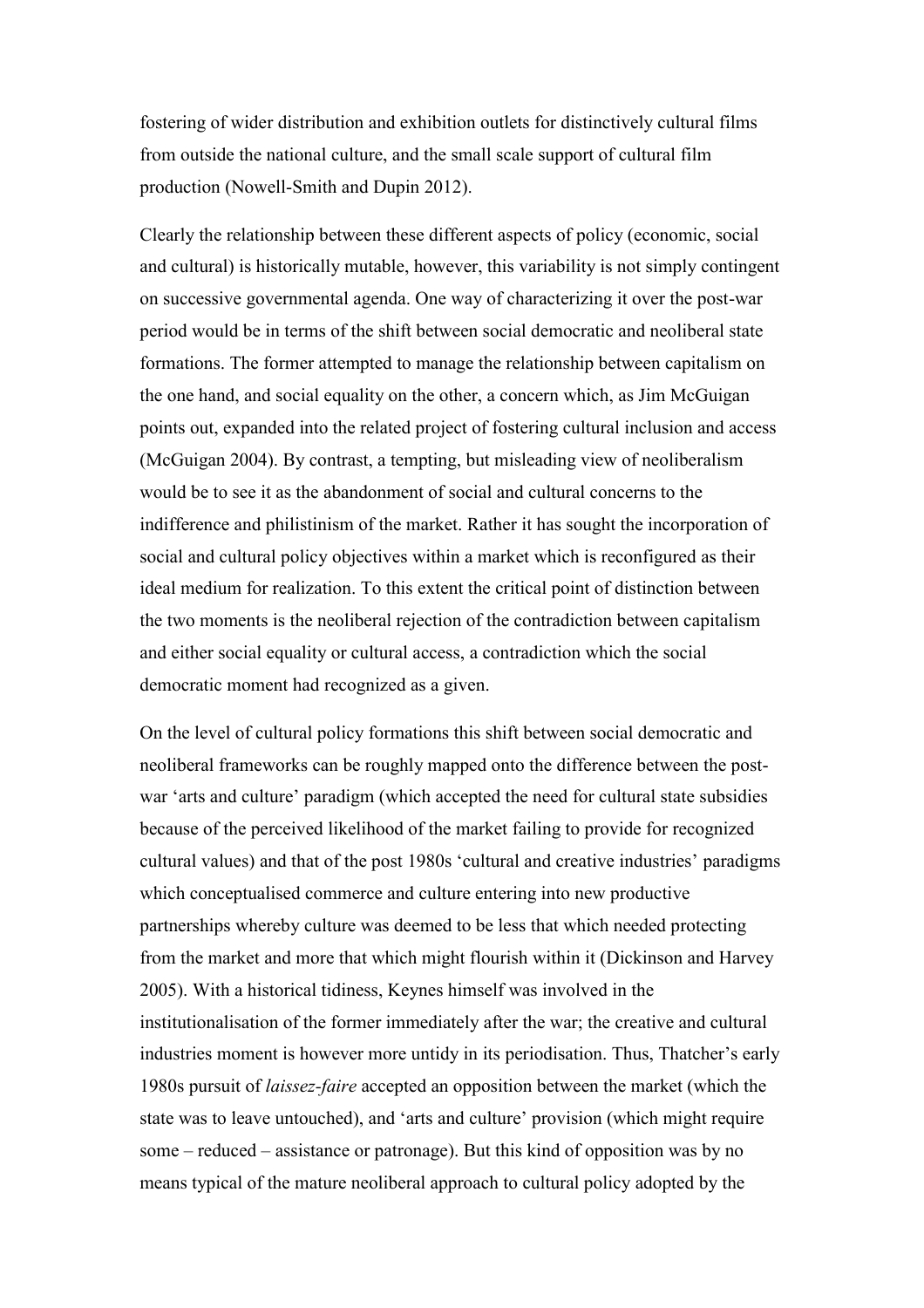Majorite Tories or New Labour in which the cultural instance was subject to an economic transvaluation which has had important results for film policy and the willingness of the state to actively engage with the film industry. Simply put, within the CI model, culture is viewed as a resource. Thus, in the contemporary 'creative economy', cultural policies rest upon economic justifications (neoliberal accountancy practices quantify the economic value of culture). Equally, in indication of the close co-operation and compatibility of the economic and cultural instances, economic policies can rest on cultural assumptions (for instance the UKFC's Cultural Test of 2007 which set cultural thresholds in exchange for film industry tax relief) (Hill 2012: 337).

With the advent of the Tory led coalition government of 2010 a largely settled pattern of policy appears to have emerged which dates back roughly to the early 90s. Before that time, in the early 1980s, commercial subsidies for the indigenous film industry were removed as Thatcher's governments abolished older, protectionist styled interventions, including the Eady Levy (a redistribution of a proportion of box office takings to producers), the Quota Act (a requirement placed on exhibitors and distributors to handle a minimum percentage of British films), and the National Film Finance Corporation (providing loans for British producers). At the same time cultural film subsidy was maintained largely through the interventions of the Arts Council, Channel 4 (C4) and the BFI, the latter two responding to lobbying by the Association of Cinematographic and Television Technicians (ACTT), and the Independent Film-Makers' Association (IFA). By such means pressure in support of a critical and public service view of film culture was sustained. By the early 90s, under John Major, help for the commercial film sector resumed in the form of tax relief and Lottery funding. From 2000 this arrangement was consolidated and rationalised through New Labour's UKFC which also took on a cultural and social remit, rendering subordinate the BFI and placing an emphasis on the expansion of the regional sector to deliver a spectrum of policy goals. These covered a social inclusion agenda which sought to develop a wider social base for cinema going by means of distribution and exhibitions strategies, a pledge to encourage diversity in the workforce, along with training and educational initiatives, and a commitment to foster an identifiable sense of national film heritage. As John Newsinger argues, after 2010 this basic mix was maintained, nevertheless, in the context of the coalition's austerity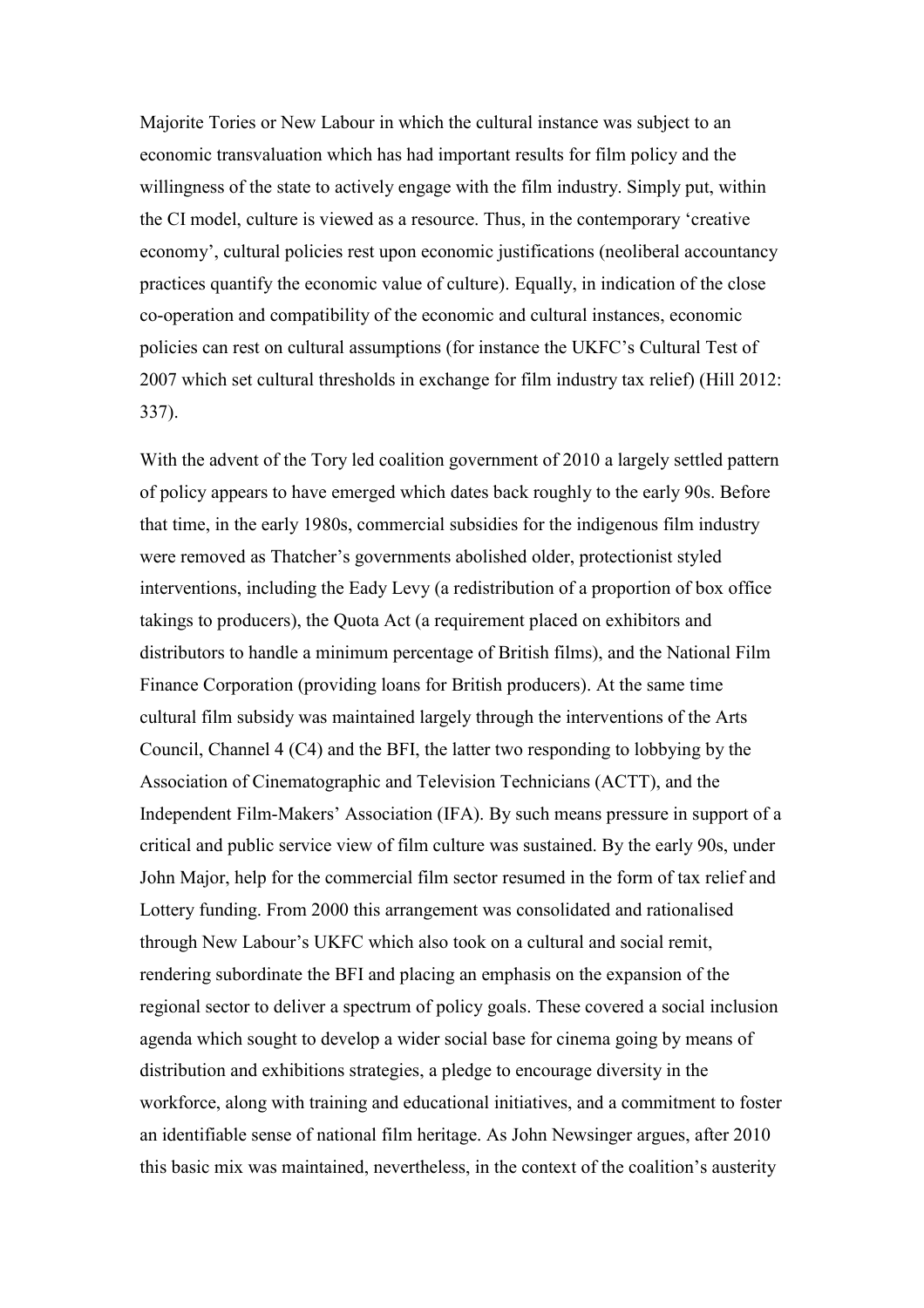drive there has been a weakening of the regional sector whilst, despite initial fears, support for the mainstream industry remains solid (Newsinger 2012).

# **State and Nation**

Before we can evaluate these shifting relations between social, economic and cultural aspects of policy we need to consider the problematic historical relationship of the British 'state' to its 'nation'. Generally, it has been recognized that states can struggle to effectively formulate national film policy. Limitations are imposed by the transnational or globalizing logic of mainstream cinema, and in particular by the dominant power of Hollywood. But equally, the desirability of an uncritical defence of a putatively national culture by the state is problematic given the dangers of the falsely socially homogenized, essentialised or mythified manifestations such national cultural formations can assume (Higson 2000, Wayne 2002).

In the British case this situation contains a further complexity which can be summed up thus: the British state is historically strong whereas the 'nation' which is its object is neither unified nor, in the case of England strongly defined in terms of what many would view as authentic traditions of popular sovereignty (Gardiner 2012, Colley 2014). This underlying problem, if unaddressed, can disturb contemporary discussions of the problem of defining an authentic (or 'cultural') national cinema for the purposes of policy intervention. For some such problems appear to relate to a general condition (Higson 2000). According to a commonplace of contemporary cultural theory this is the collision between an essentialised project of national identity and the necessary actuality of cultural hybridity which is especially acute in postmodern times. There is a danger that such arguments can act to conceal the historical peculiarities in this particular state/nation relationship. The conjunction of an Englishness which lacks "clarity about boundaries and identity" with a strong imperial state, represents such a peculiarity (Colley, 2014, 60 and Gardiner, 2012). Indeed the idea of a British 'state-nation', a reversal of the accepted formulation 'nation state', emphasises this historical subordination. That is to say, this Englishness (the hegemonic core of a falsely homogenized Britishness) might be seen less as an 'expression of English arrogance' and national presumption, and instead be viewed in terms of the longevity and dynamism of a strong centralised state projecting a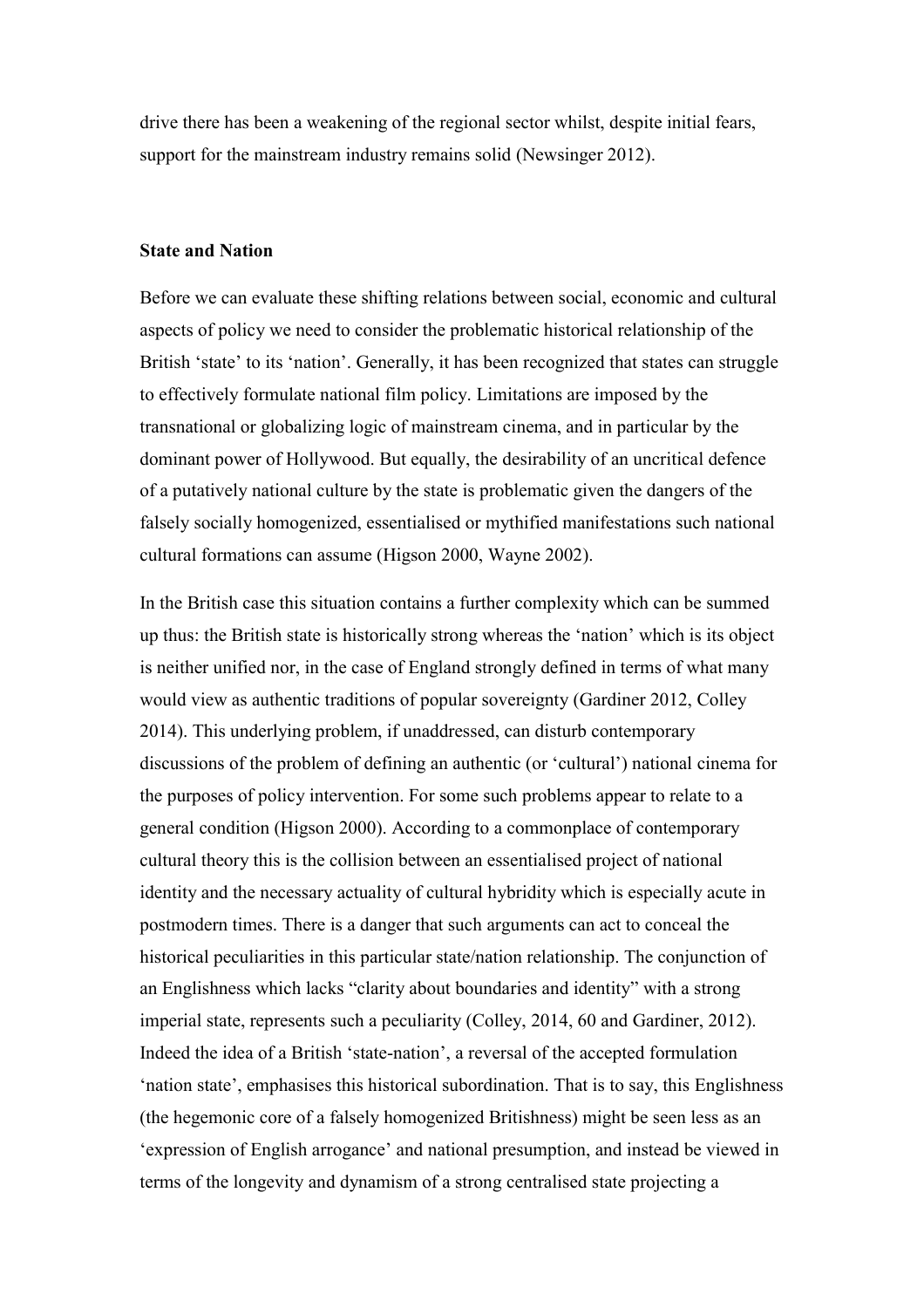capitalist culture of class and empire in order to offset the missing cultural yeast of popular sovereignty - what Linda Colley describes as a culture of "people-building" (Colley 60-1).

As a context for policy measures this legacy is both a problem and an opportunity. Thus, in its historic hyper-visibility, the Englishness of British cinema is eminently exploitable. Indeed, the strength of 'industrially' defined British cinema (as opposed to a 'culturally' defined one) is dependent in important ways on this mythic and globally recognized culture of Englishness, with all its abstract, idealized and marketable characteristics (Westall and Gardiner 2013). This is a thoroughly profitable cultural resource that the British state seems happy to support through the agency of the UKFC and at global showcase events like the London Olympics (directed by Danny Boyle). The re-conceptualisation of culture as an economic resource to be exploited is an important part of the shift at the heart of the CI model of cultural policy. Here, the profitable projection of Englishness has its popular cultural face: Bean, Bond, Potter; its canonical literary tradition: Austen to Forster; its associated imperial kudos along with its fetishised class-system imagery; and finally its self-conscious investment in and studied exploitation of a precious historicity. All these aspects constitute what Andrew Higson refers to as a "surprisingly resilient panoply of Englishness" (Higson 2010). Note these same features are emphasised in Higson's success story account of English cinema in its New Labour/UKFC moment.

It might be argued then that policy aimed fundamentally at supporting industrially British filmmaking is simultaneously, amongst other things, helping to support a regressive culturally English cinema. Indeed, it is open to doubt, as Newsinger observes, whether such policy meaningfully supports a *national* industry, as opposed say, to say a "cheap outsourced Hollywood assembly plant" with generous tax breaks soliciting 'inward investment' for the UK styled as a global 'creative hub' (2012 139). Higson, however, argues that an evolving and renewed national cinema is emerging out of such policies after what he sees as the near collapse of the early 1980s (2010 63). Placing emphasis on the benefits of the Cultural Test of 2007 he also points to the irony that its more substantive national cultural features (for instance the categories of 'content' and 'cultural contribution') were imposed on New Labour by the transnational agency of the European Commission. Equally, he highlights the fact that national film culture renewal can be seen so clearly in the work of directors who seek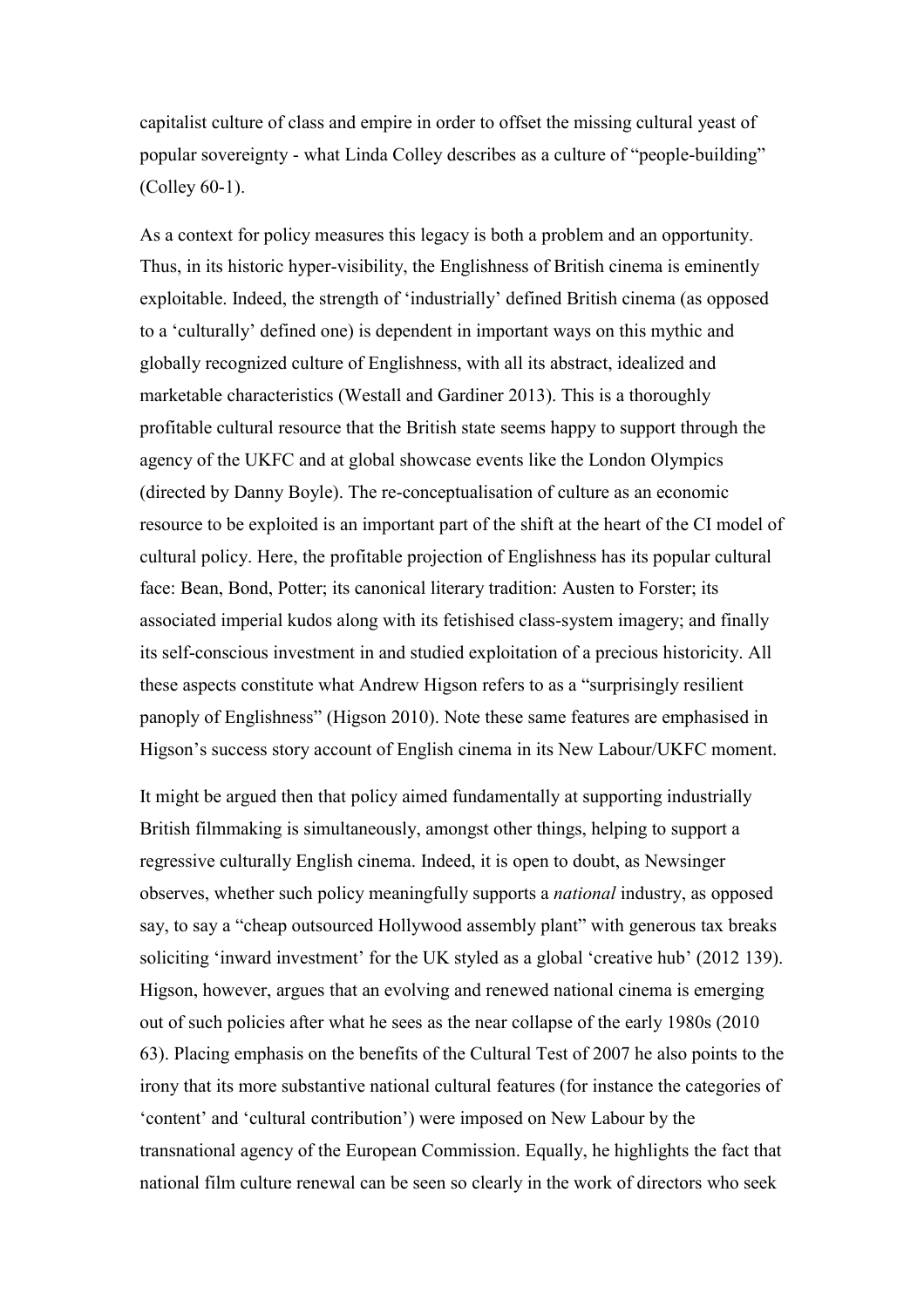to 'creatively' re-interpret it and whose reference points are clearly transnational, such as Gurinder Chadha (2010: 63). This account then places significant emphasis on the dimension of contemporary international exchanges and flows, both cultural and economic.

# *Commerce and Culture: Cultural Industries to Creative Industries*

Claire Monk describes Higson's work cited above on contemporary British cinema since the 1990s as "consensus case studies of Englishness-for-export"; and "academic capitulation to market agendas" (Monk 2001 461). And it does seem that Higson's emphasis confirms the diminishing significance afforded to the older sense of a contradiction between commerce and culture. David Puttnam's statement "strong cultural resistance can best be built on the basis of a firm understanding of the realities of the marketplace" sums up this shift neatly (Miller 2000: 44). This is a development with a complex genealogy going back to the 1980s when attempts were made through metropolitan socialism (including the initiatives of the Greater London Council) to explore the opposition between commerce and culture in a socially and culturally progressive direction. The cultural industries strategy sought to overcome the art vs. popular culture dualism through a critique of the traditional left's suspicion of market-based forms of popular culture. This was with a view to supporting forms of independent cultural entrepreneurialism and previously marginalized social voices. As Margaret Dickinson and Sylvia Harvey put it: "The intention was to promote a new kind of popular culture led neither by remote multinationals nor by the limited cultural tastes of the local dominant class"(Dickinson and Harvey 2005 424).

The argument that Hollywood's popular cultural influence can be viewed as a potentially beneficial or critical aspect of 'cinema in Britain' because of its demotic energies and the contrast it offers with an indigenous class-bound offering, fits with this 'cultural industries' policy moment (Hill 1992, Nowell-Smith 1985). The latter's critique of an older 'arts and culture' agenda, as say manifested in the support of the independent cinema movement of the 1960s and 1970s, was aimed at combating the problem that such cultural formations often displayed a middle class bias in terms of participation and thus had inbuilt tendency to rely on exclusionary forms of cultural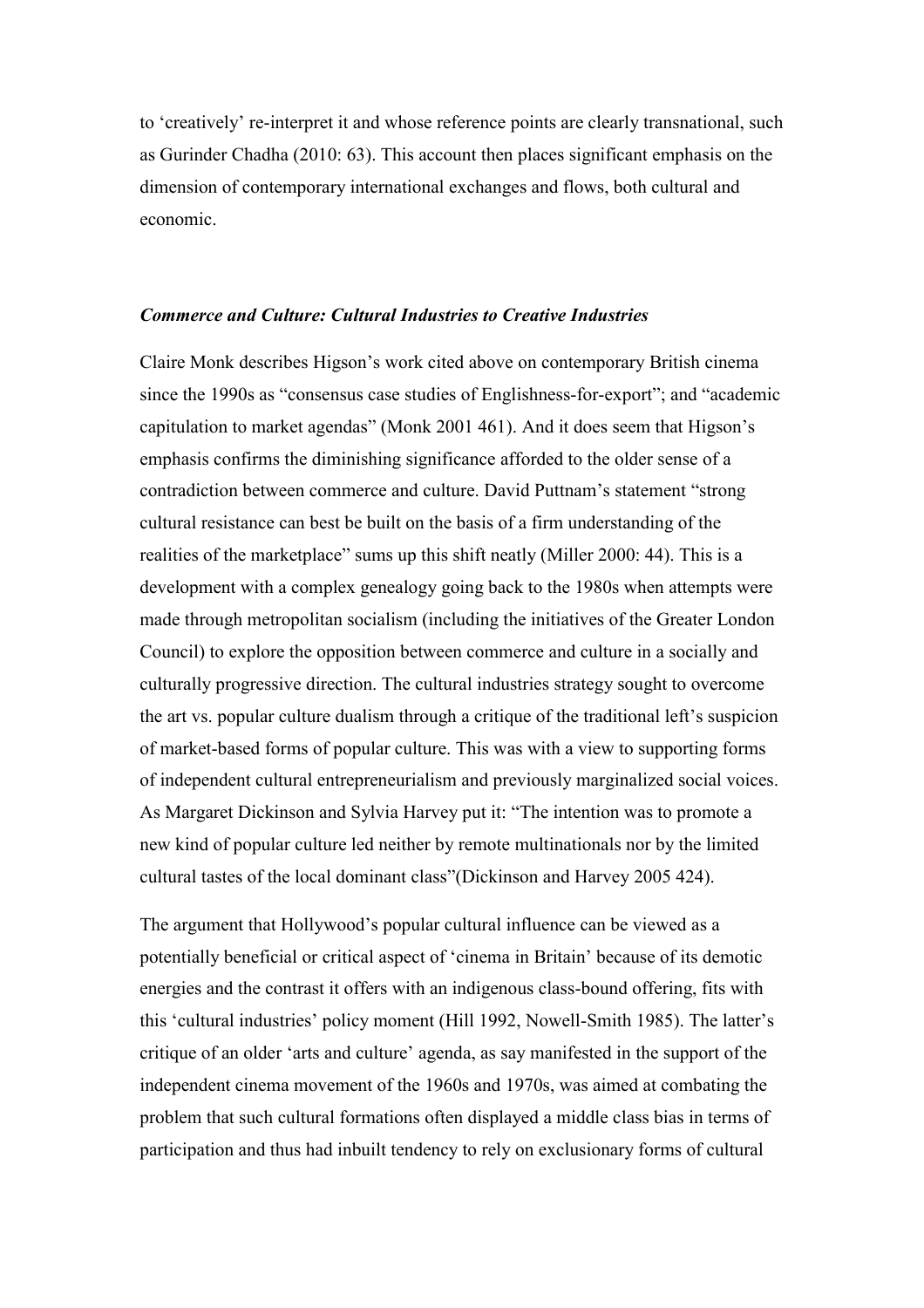capital, not to mention a relative neglect of the problem of race and racism (Dickinson 54).

The policies of the GLC were preoccupied with ideas of cultural democracy. However, from the late 1990s, under New Labour, this critical and politically radical edge to policy was subject to a significant transformation within the discourse of 'creativity' which translated the "reconciliatory logic" of New Labour's "social market" idea into policy interventions (Neelands and Choe 2010 288-9). 'Reconciliatory' because the social market (or Third Way) suggests that social (or cultural) objectives can be achieved painlessly via market means (2010 289). Thus, the social and cultural 'exclusions' of the market are lost to sight. The discourse of 'creativity' then represents a particular articulation of the commerce/culture opposition, with a marked insistence on a common core of activity/energy. As the UKFC put it: "Film is a complex combination of industry and culture. Common to both are creativity and commerce" (Newsinger 2009). If the idea of creativity attempts to establish a fundamental identity, however complex, of commerce and culture, it nevertheless remains the case, as I will argue below, that it ultimately subordinates the hopes of a progressive cultural policy to an overriding concern with satisfying dominant industrial interests. And this despite the persistence, in the case of film policy, of social and cultural aims of inclusion and diversity – aims which in the assessment of many have been weakly developed (Hill 2004, Dickinson and Harvey 2005, Newsinger 2009).

## *Regional Film Policy*

Newsinger's work helps to show that it was in the regions during the New Labour period that the CI model of policy was most vigorously developed and also where the task of supporting a culturally 'national' cinema was principally located - in tacit recognition that the commercial mainstream could not sustain such ambitions (Newsinger 2009). The objective was to build up an industrial infrastructure upon which to sustain a wide range indigenous film cultural activity. Public subsidy was directed through Regional Screen Agencies (RSAs) to small commercially oriented independent companies (SMEs) for the purpose of encouraging training, outside investment and a network of facilities linked up to local broadcasters. This hive of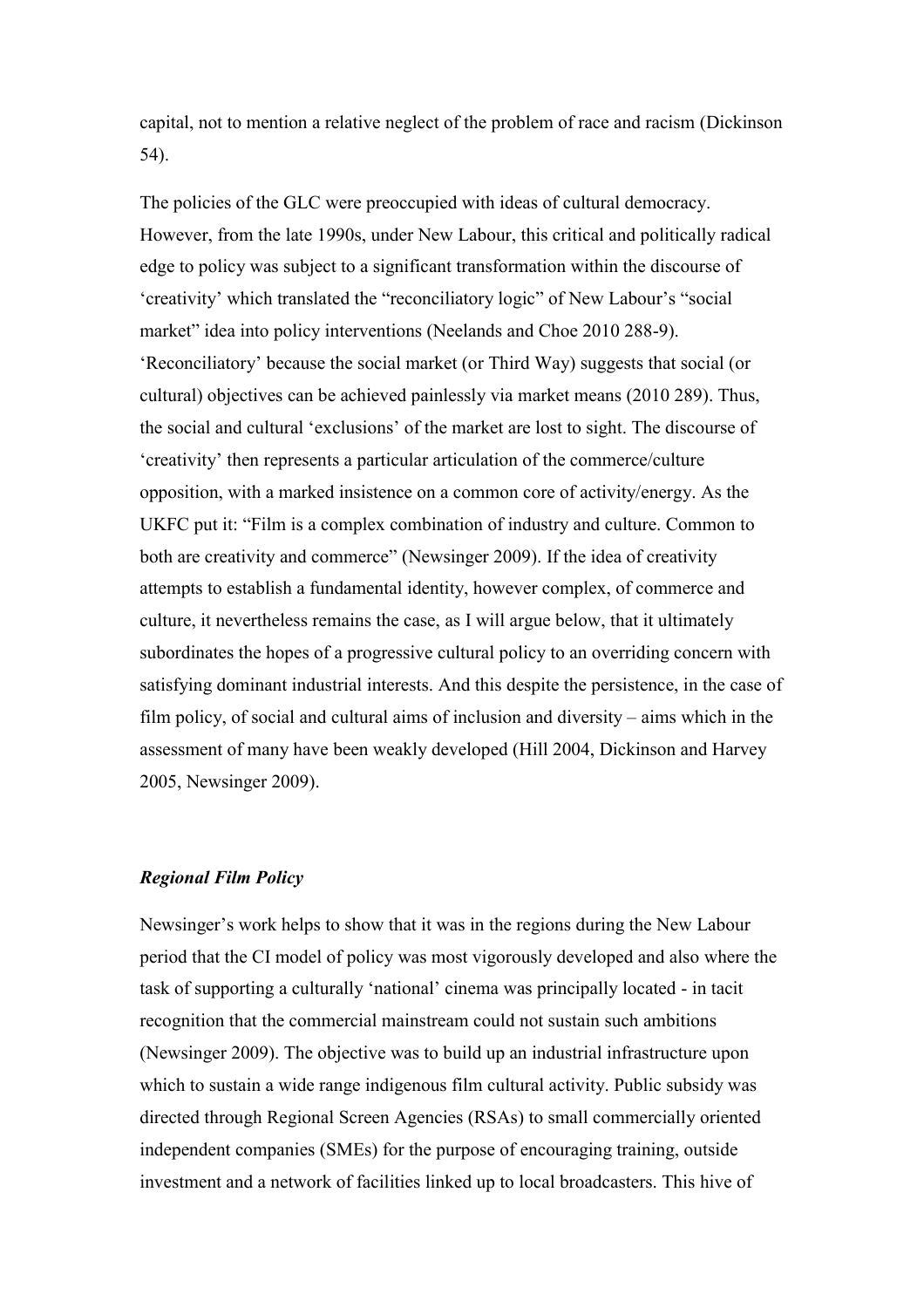regional 'creative' activity was then presented as the point at which cultural and economic policy converged generating a virtuous cycle of 'sustainable' film culture.

It is important to note two things at this point. Firstly, that which in the CI model's application to regional policy appears to fit with the neoliberal ideology of the 'creative' spirit of the market – the emphasis on the small scale, lean, competitive, energetically entrepreneurial, and of course successful – is actually dependent on public funds. Indeed, under this regime, references to public 'subsidy' tend to be replaced by terms such as 'investment' (Hill 2010). RSAs, like the UKFC itself, were private companies operating with public money, but with limited public accountability, and they preferred to use the language of commerce.

The second point to note is that the flow of public money into private hands, overseen by industry 'experts', fits with the general eclipsing of the idea of the importance of publicly debatable notions of public interest, separable from trade interests – or rather, it indicates the democratic deficit in the CI model of policy making. This is a point made effectively by Dickinson and Harvey about the UKFC era, and it is one that remains relevant in the present BFI dispensation. Just as private companies benefit from public money disbursed by bureaucratic and professionalized experts on the regional level, so on the national level regular policy reviews are conducted by 'consultation' which necessary limits democratic discussion in the name of efficiency and superior industry know-how (Dickinson and Harvey 2005).

As Newsinger argues, the CI model has effectively depoliticized the regional film sectors, replacing the idea of film as a cultural practice exemplified by the older regional workshop model which we will consider below. One area where this problem in regional policy can be examined is that of the short film which boomed under the UKFC. The digital short represents a good example of the proposed painless convergence of cultural, social and economic policy objectives within the CI framework. What Newsinger's research illustrates, however, is how it poorly served the objectives of 'access' and 'diversity', social and cultural goals which it was deemed an ideal vehicle for (Newsinger 2009). Indeed, the intention to include groups traditionally marginalized from film culture found itself channeled into the 'institutionalized individualism' promoted by the empowered regional agencies (McGuigan 2004). The short film presented a form whose relatively rapid fabrication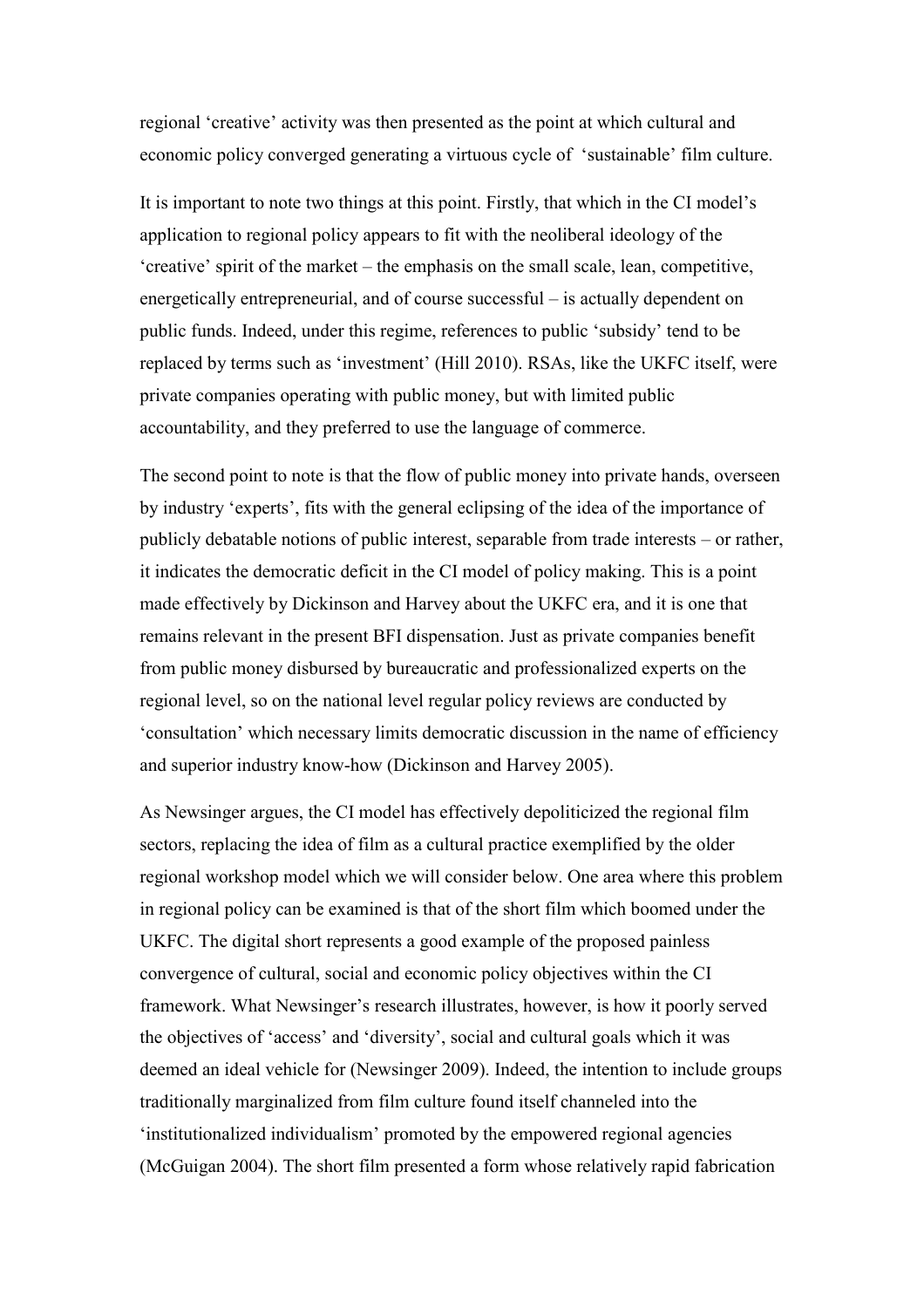and usefulness as an industry entry 'stepping stone' militated against the complex collective productive context and more erratic temporal rhythms of the residual regional workshop culture which arguably was more successful in achieving headway with objectives such as diversity and access.

Despite the rhetoric of a convergence of policy objectives, the economic one of maintaining mainstream commercial objectives remained dominant. Indeed, a key aspect of the CI model has been the fostering of a skilled, regionally based labour pool. Much of what appears to be regional 'regeneration' has been established by an expansion of the sector based on the entrenching of neoliberal labour market practices such as casualisation. Such practices fit with what critics call the New International Division of Cultural Labour whereby more pliant, less protected labour markets are prepared for multinationals and local businesses seeking to reduce labour costs (Miller 1999 38).

The vigour of this CI entrepreneurial dynamism coincided with the defeat and decline of the older model of the regional workshops. Fundamentally, the workshop principle recognized the exclusionary logics of the commercial mainstream on levels of access/participation and reception/response, logics that remain difficult to meaningfully evade by the voluntarism or 'institutionalised individualism' of the CI model. Along with the stress on collective production came an emphasis on democratic control of projects and a different conception of 'creativity', not reducible, as in the regional digital shorts boom, to eye-catching stylization or even 'innovation' around genre, but seeking to engage with a range of forms (experimental, narrative and documentary) and offering sustained attention to the politics of form. Equally, the workshops operated according to contrasting temporal rhythms which, given their detachment from commercial motives (profit), enabled what Peter Thomas calls "durational and immersive" projects embedded in specific communities. Such practices are opposed to the commodified logic of speed and market distinctiveness in which, for example, short films grab attention as a prelude to feature film production and career advancement (Thomas 2011 11).

In earlier periods, such as the 1930s and 1960s, a process of reflection and making-do was a feature of politicized film culture in what might be called its incubational stage, and as Dickinson argues, the workshop movement as a whole has strong filiations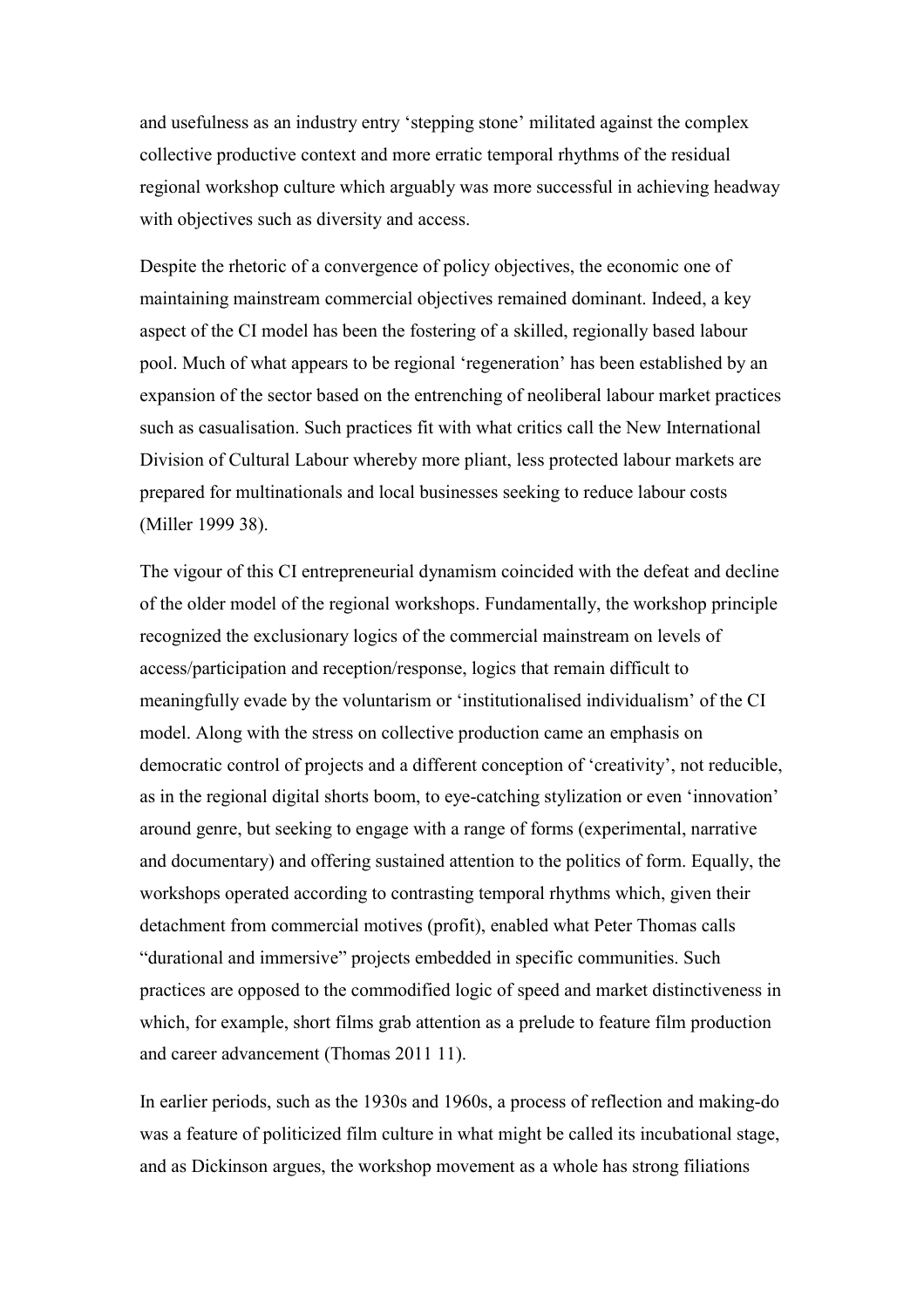with these traditions (1999 31). To take one example, Amber Film Collective from the north-east sought both to engage in such reflective activity (over time re-working social realist traditions in its output), and to retain as much as possible its autonomy through mixed survival strategies, including controlled engagement with the market as well as workshop grants via C4 and other funding bodies.

There has always been in such oppositional projects from which the workshops emerged an aspect of what has become known as DIY counter-culture. According to George McKay this is an informal, collectively organized culture, in which productive activities are characterized by *lending, giving, helping out* without the necessary expectation of commercial return/re-numeration (Mckay 1997). Dickinson is referring to the same phenomenon when she cites the "unofficial cottage industry" of 1960s independent film culture relying on practices of mutual borrowing, assistance, working for free on projects where there was no attempt to acquire funding and an implicit denial of market values. This was the pre-existing, enabling tradition for the first workshops (1999 30-1).

Of course, it might be argued that the labour market casualisation which is at the heart of the CI model has increasingly cynically adopted and deformed this DIY ethic to the advantage of commercial motives through practices such as 'unpaid internships'. But equally, it is interesting to see how this DIY culture re-emerges in explanations of the significance of the work of Shane Meadows, one of the key figures of the regionalization of film production under the CI model. Meadows is a determinedly regional filmmaker whose work helps to us to get a dialectical view of the relationship of policy to left critical ambitions for regional and national film culture, a view which captures such policies' consequences both negative and positive, intended and unintended. Also, Meadow's example will help us to elicit the outlines and possibilities of alternative frameworks for policy.

#### *The Case of Meadows*

The first thing to consider is the problem of origins. Read retrospectively, Meadows' critical and commercial success which was consolidated in the era of the CI model suggests a mythic vindication of voluntarist entrepreneurialism. To ironise the title of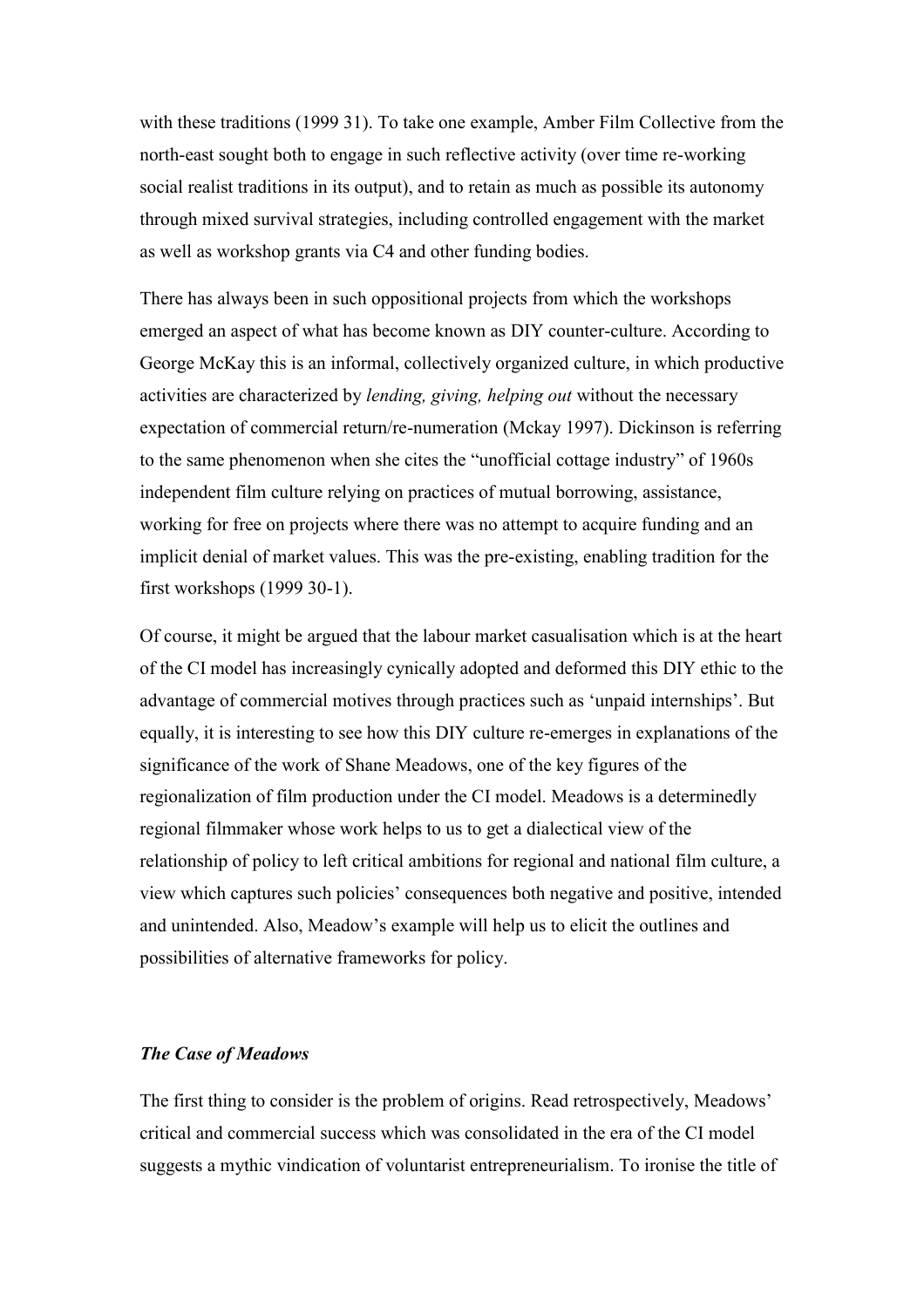his first feature, this is the Meadows of manic, unflagging, prolific energies, an exemplar perhaps of the nightmarish neoliberal *24/7* work culture discussed by Jonathan Crary (Crary 2013). However, Meadows short film exercises (1994-7) cannot be reduced to a sequence of 'calling cards', 'stepping stones' or 'rungs on the ladder' helping him climb out of obscurity. Instead, it might well be argued that the aura of his origins ("a filmmaker who came from nowhere" as Kate Ogborn puts it), conceals some of the residual strengths of the older, workshop paradigm which in practice overlapped with the emergent CI model during this period, before the latter was operationally formalized post-1997/2000 by New Labour's UKFC (Ogborn in Newsinger 2013 25).

It was through a strong pre-existing, local context of community access, central to workshop tradition and mediated in Meadows case through the Nottingham based workshop Intermedia, that the early shorts were made. When Meadows refers to the state giving him his break (money saved from his social security payments funding his early efforts), our attention is drawn to the Headstart scheme ran by Intermedia in the 1990s which offered training and access to equipment for the unemployed (Meadows in Newsinger 2009). Such schemes tend to put emphasis on the social aspect of policy (and the accounts Meadows gives of his experiences at Intermedia indicate the community based/pastoral ethic in operation at the time) (Wilson 2013 913). However, it is equally true that Meadows remained wary of the independent, theoretically informed leftist film culture which represented the core of the regional workshop movement during the late 1970s and 1980s - he refers to it disparagingly as "elite" "condescending" and "exclusive" and this is a judgement which speaks to the realities of the gradients of class and cultural capital in predominantly middle class independent film cultures of the time (Meadows in Wilson 2013 912). Notwithstanding this, the fact remains that the local and residual influence of the workshop moment helped Meadows and his collaborators to explore a specific working class culture of youth. Newsinger makes the important point that much of this activity was reliant on a strong local DIY counter-culture (Newsinger 2009).

Success in short films brought Meadows firmly into the orbit of the CI model, however the results of this encounter are complex, contradictory and dialectically entangled. On the one hand there was the danger of the mainstreaming of regional material, or what Mike Wayne refers to as the pressure to adapt authentic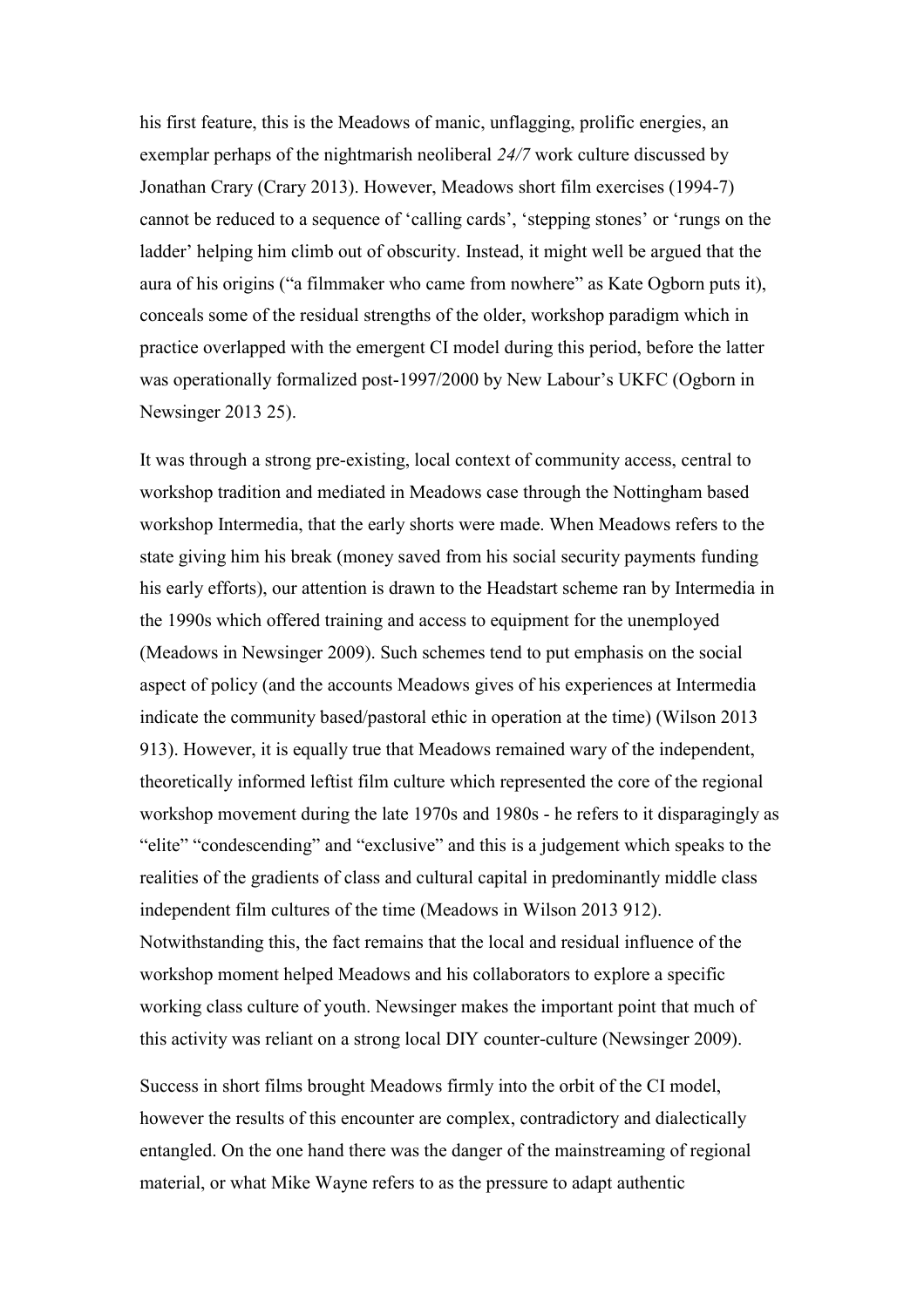regional/national representations to transnational logics, a development clearest in the comically inflected regionalism of the social realist tradition during this period (Wayne 2002, 2006). A film like *Once Upon a Time in the Midlands* (2002) in its mainstream casting practices (running counter to Meadows' habitual approach before and after) is in some ways indicative of this trend whereby the regional policies of the CI model acted to drain away indisputably 'homemade' or locally specific cultural energies into product for larger markets.

Equally, however, it remains true, as Newsinger observes, that regional policy under the CI model has offered provincial filmmakers' creative freedom and autonomy from London (an explicit concern of Meadows). In this respect Warp Films stands as a representative and tutelary institution for the established director, just as Intermedia did for the beginner. Warp sits in a network of regional funding institutions (coordinated, during the UKFC period, by EM Media, the Regional Screen Agency for the area), and has distribution partners (including C4 for broadcasting); it is integrated horizontally (through interests in music and publishing), and it is connected interregionally (with co-production links to the north-eastern RSA Screen Yorkshire). This enables both access to private and public funds at the same time as giving its directors a degree of local autonomy. *Dead Man's Shoes* (2004) and *This is England* (2006) perhaps the two most critically successful of Meadows' films - were produced by Warp according to its principles of reduced budgets within 'generic niches' (Newsinger 2009). Under such circumstances Meadows' reconnected with his preferred methods, including the use of non-professional actors and improvised production practices.

These two films display the complexity of Meadows's work under the CI model as it reaches beyond the commercialized bleaching-out of regional culture that some have detected in *Once Upon a Time in the Midlands* and offers a revision of the established conventions of what has historically been the dominant form of regional film production, social realism. The key to this complexity lies in the engagement with popular culture. In the earlier 'cultural industries' model of policy, popular culture, with its relationship to mainstream markets, was recognised as a significant preference for working class audiences seeking to evade the suffocating elitism of British national culture. Hollywood has clearly been important in Meadows' development as a filmmaker. But for Newsinger, his interest in popular genres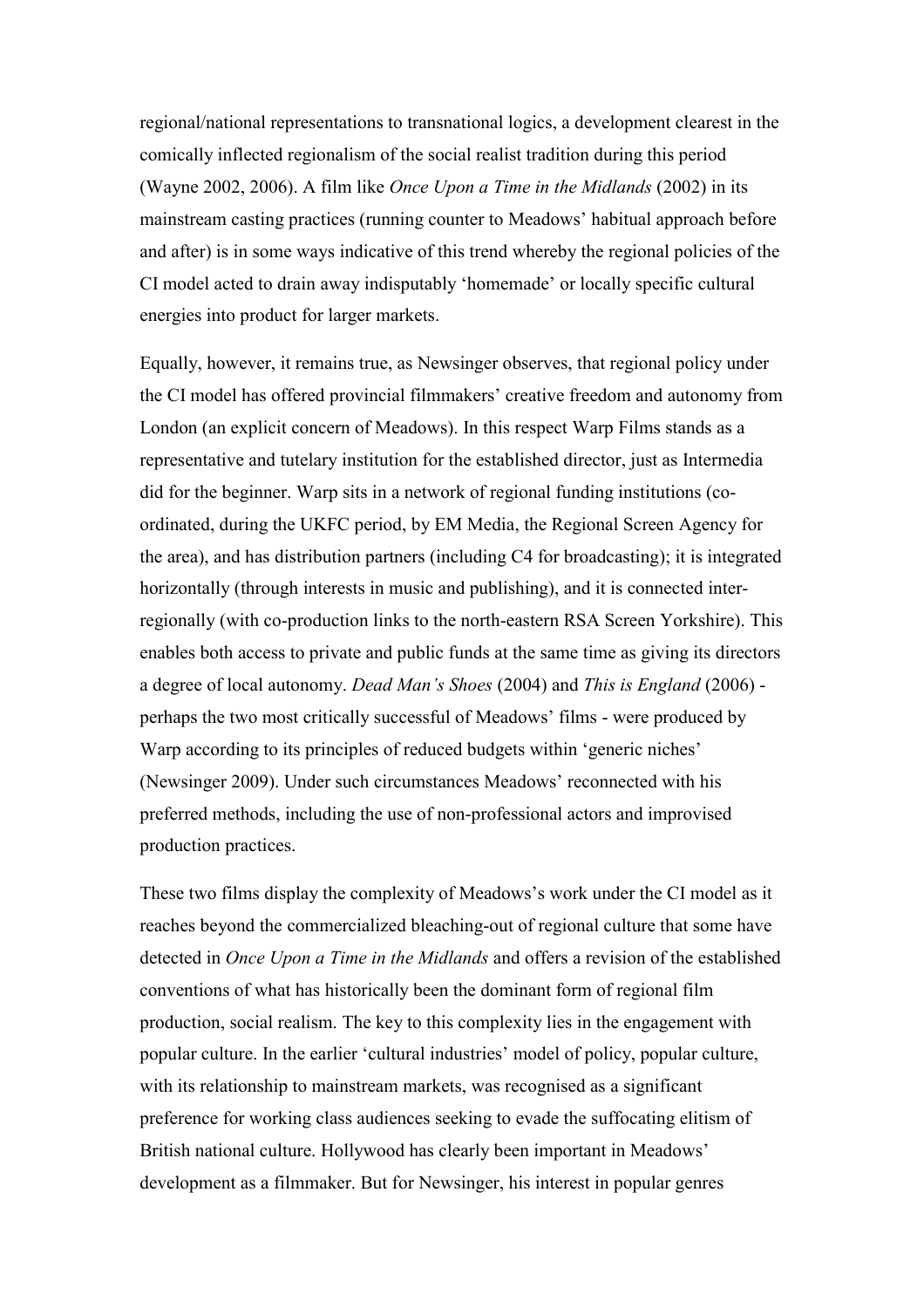suggests a historical contrast between the older workshop model and the depoliticizing effects of the CI model – as he puts it, Meadows' reference point is 'popular culture not cultural politics' (Newsinger 2009). Whilst Meadows is by no means an explicitly political filmmaker it is less straightforward to claim that the inclusion of popular genres within social realism necessarily depoliticizes the work. For Newsinger the compromise with 'escapism' or the capitulation to 'entertainment' takes Meadows over the traditionally designated discursive boundary within which the 'moral realism' of social realism maintains itself (Newsinger 2009). However, we might view Meadows' use of popular culture (the humour and farce as well as the generic self-consciousness) differently. The aesthetic extremism available in popular cultural genres, for instance the use of elements of horror, the gangster and western film, black comedy and satire in *Dead Man's Shoes*, helps construct a form of tragic realism which in turn facilitates an exploration of the neoliberal politics of class with its 'law and order grand guignol' (Dave 2011).

Finally, we need to consider an issue closely connected to the affect generated in Meadows' work around 'sociality'. This is a quality which is also related to the importance of popular cultural form, in this case comedy. The pleasure of sociality is clearly central to Meadows' work, and provides a further explanation of the apparent enigma of his 'origins' which avoids drawing on the competitive individualism of neoliberal ideology that is at the heart the CI model. Critics recognize a fundamental continuity in Meadows' films around the apparent 'belief in community' along with his persistent attention to the 'sociality of the group' (Monk 1999, Newsinger 2009, Dave 2011). This recurring feature appears as a thematic; as a foregrounded element of style (the centrality of improvisation) and as a production practice (DIY with its valorization of mutuality and collectivity not just as methods of oppositional cultural practice but as pleasurable ends in their own right). And, of course, it can be pushed back further into the popular cultural experiences of specific, youthful, working class communities. Indeed this overdetermination of the motif of sociality gives Meadow's work that peculiarly allegorical, self-referential transparency whereby the diegetic and extra-diegetic realms appear call to each other. Thus, to take one example, the exuberant improvisation in the films is clearly rooted in Meadows' casts' collective experiences of popular culture. As a technique, it accesses commonly held popular cultural repertoires (horror and comedy for instance) in order to act out the social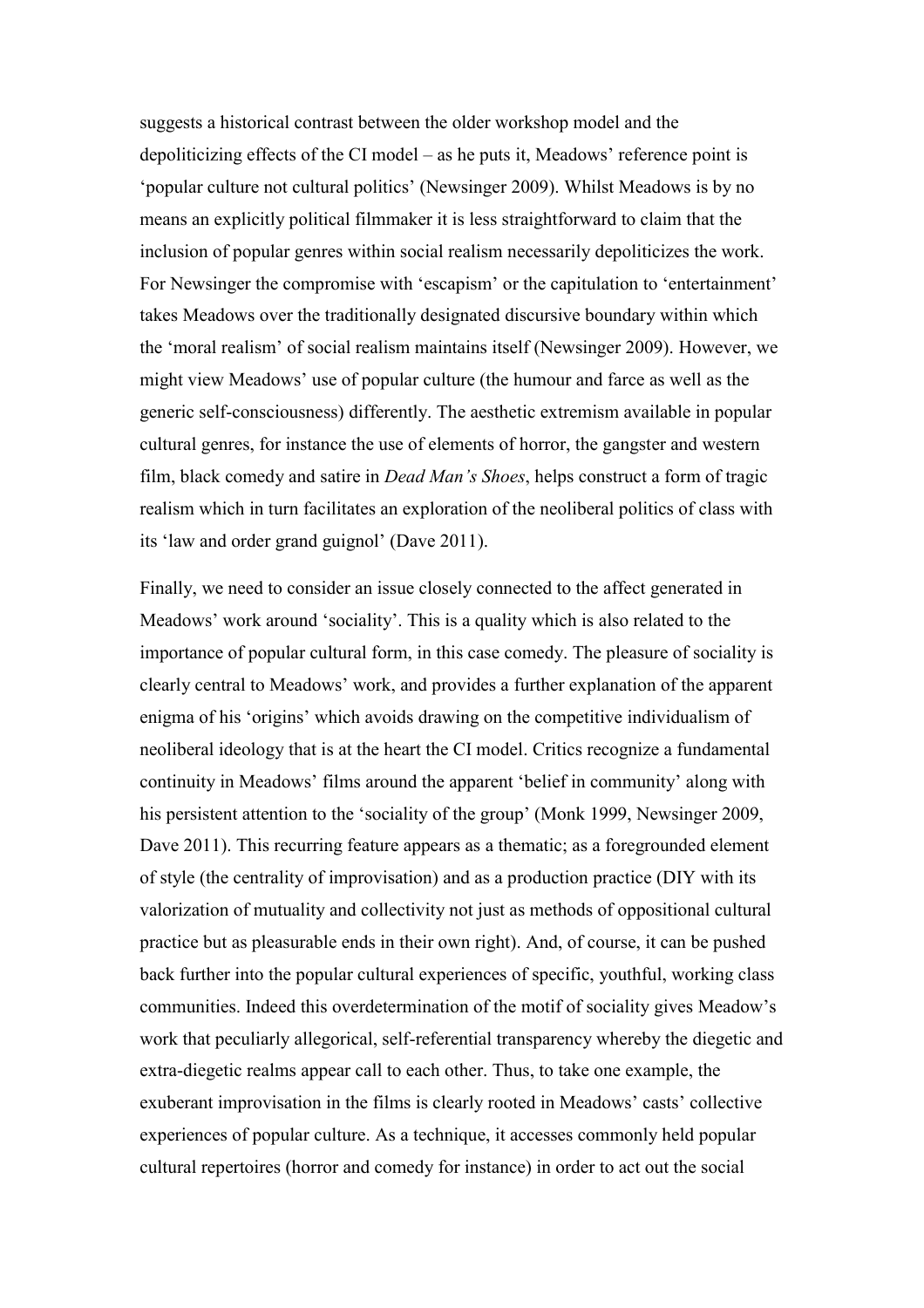realist dramas. Popular culture then is not so much an escape from the themes of the films so much as means of collectively exploring and keeping them close to common cultural experiences.

But we can push this further and argue that this aspect of Meadows's work suggests a grounding in particular cultural values which have a political significance, even if this political significance is not explicitly formulated as such. That is to say, this thoroughgoing interest in the collective – the enjoyment of its potential inclusiveness and enabling mutuality, the 'sense of belonging and access to the social group' that is projected in so many of the films and which seems to persist even in the most extreme and destructive of situations depicted, is reminiscent of what Raymond Williams intended with his normative principle of a 'common culture' (Newsinger 2009 and Williams 1989). The latter has its origins in working class history with its cooperative institutions and their ethic of solidarity (Eagleton 2000 120, Dave 2011). However, what Williams meant by a common culture was neither to be restricted to any 'panacea of proletarian culture', nor to designate a culture of uniformity (Eagleton 2000 121). 'Common' referred to a culture that was to be understood as common in form, but not in content. A common culture is one in which the principles of cultural democracy through which cultural pluralism or diversity can flourish, rest on politically securing the 'means of community' (Williams 1984). In other words, a common culture implies a politics which vigorously acts against, rather than rhetorically deprecates, material structures of exclusion from cultural participation. 'Sociality' is the residual (and anticipatory) trace of that common culture. But the latter can only become the context of policy through what would be a fundamental realignment: a moving away from *cultural politics* (whose problem is that it legitimizes the nebulous liberalism of cultural difference which is so adaptable to the neoliberal capitalist realism promoted by the fundamentally industrially oriented film policy of recent years), and a moving towards the *politics of culture* (policies informed by the regulative principle of a common culture in which participatory democracy is "the condition of which culture is the product") (Eagleton 2000122).

A fundamental re-orientation of policy ambitions on the left might be guided by contemporary forms of the "politics of the collectivity" (Gilbert 2006 192). The ideal of a common culture, in its demand for at least the possibility of general participation in the making of a culture, is closely related to the idea of a creative democracy and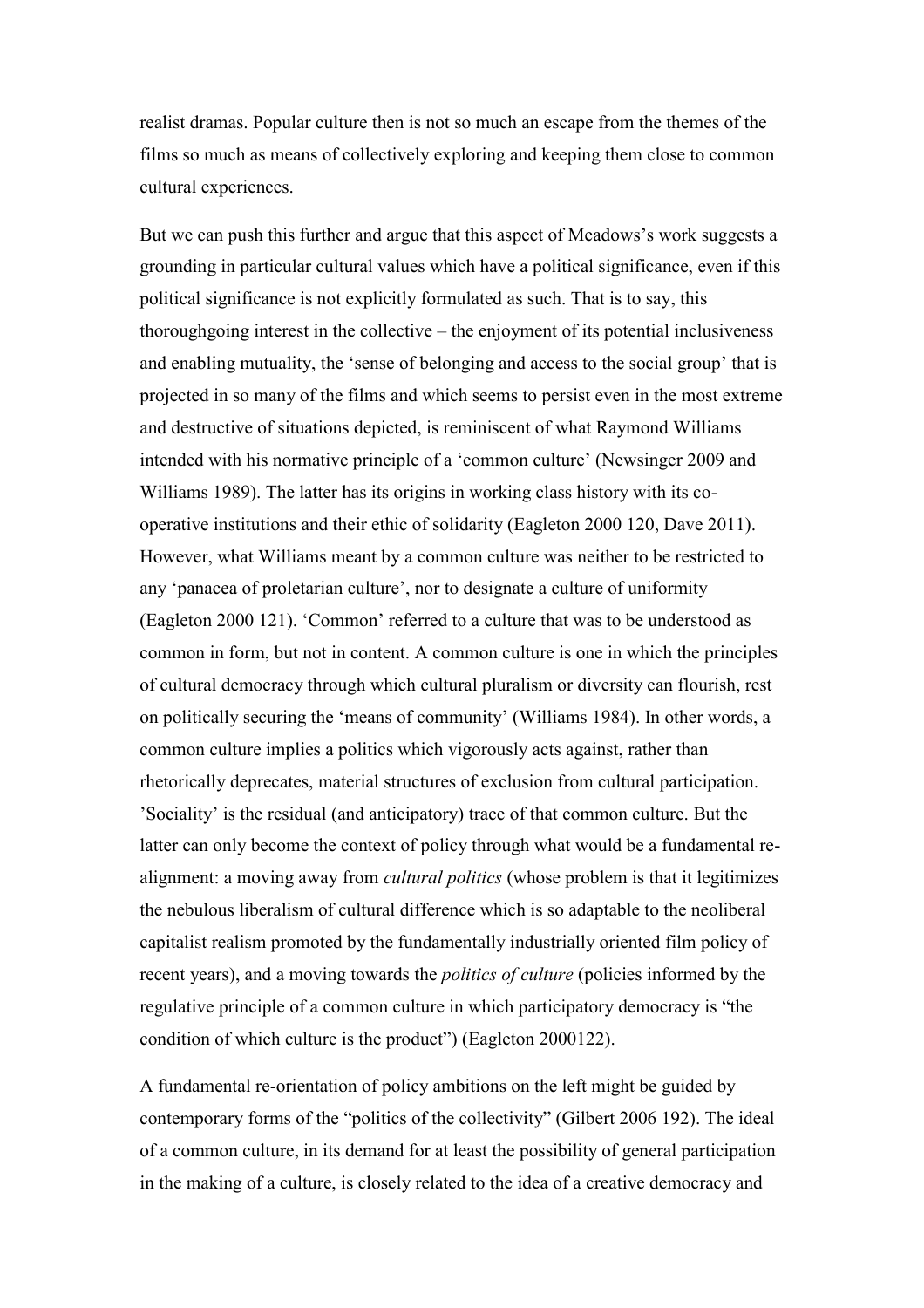thereby converges with recent forms of the "anti-individualist politics of the common" which strike at the competitive individualism, authoritarianism and marketised reason of neoliberalism (2006 191). As Jeremy Gilbert argues, 'creativity' in this kind of politics is theorized as having an inherently social character, just as 'collectivity' is increasingly seen as "inherently productive" (2006 192). This rearticulation of the discourse of creativity (dislodging its limited and regressive 'social market' inflection within the CI model) helps us to get another view of the complexity of the apparent de-politicisation of a filmmaker like Meadows and to fortify those seeking to resist the 'reality-generating power of market reasoning' with its deadly insistence on its own inherent superiority over democratic political deliberation itself (McGuigan 2004: 43).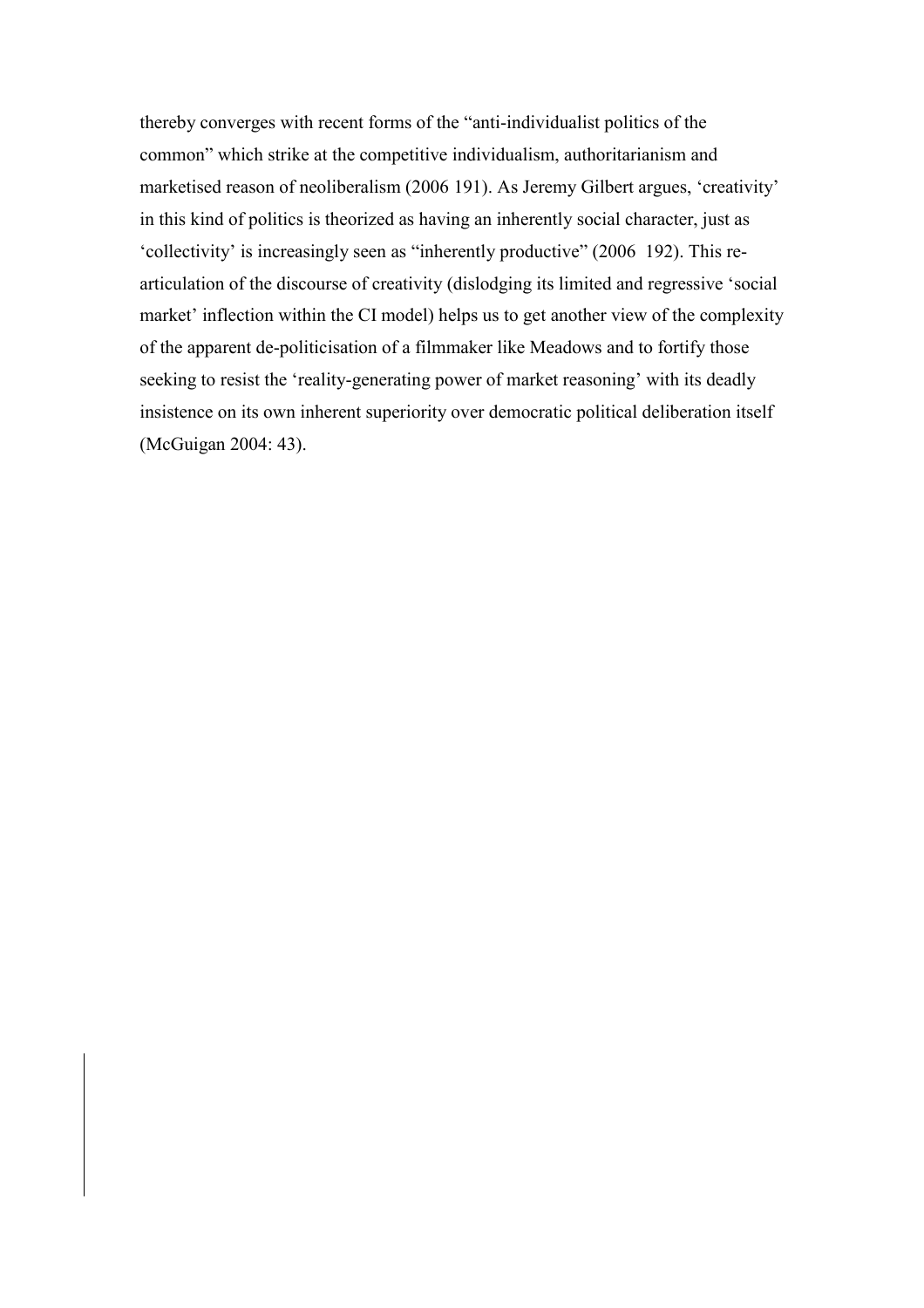# **Bibliography**

Anderson, B (2006) *Imagined Communities: Reflections on the Origins and Spread of Nationalism*, London, Verso

British Film Institute (2012), 'Film Forever' http://futureplan.bfi.org.uk/launch.aspx?pbid=62b10d3a-080b-4234-93d6- 5fffb70b4509

Burrows, J (2004), 'Penny Pleasures: Film exhibition in London during the Nickleodeon era, 1906-1914', in *Film History*, Vol 16, Issue 1

Colley, L (2014) *Acts of Union and Disunion*, London, Profile Books

Crary, J (2013) *24/7: Late Capitalism and the Ends of Sleep*, London, Verso

Dave, P (2011) 'Tragedy, Ethics and History in Contemporary British Social Realist Film', in Tucker, D (ed.), *Social Realism in the Arts since 1940*, Basingstoke, Palgrave Macmillan,

Dickinson, M, (ed.), (1999) *Rogue Reels: Oppositional Film in Britain, 1945-1990*, London, BFI

Dickinson, M and Harvey, S, 'Film Policy in the United Kingdom: New Labour at the Movies,' in *The Political Quarterly* 76 (3), 420-429

Gardiner, M (2012) *The Return of England in English Literature*, Basingstoke, Palgrave Macmillan

Gilbert, J (2006) 'Cultural Studies and Anti-Capitalism' in Hall G and Birchall, C (eds.), *New Cultural Studies: Adventures in Theory*, Edinburgh, Edinburgh University Press

Higson, A (2010) *Film England: Culturally English Filmmaking since the 1990s,* London, I B Tauris.

Higson, A, (2000) 'The Limiting Imagination of National Cinema' in Hjort, M and Mackenzie (eds.) *Cinema and Nation*, London, Routledge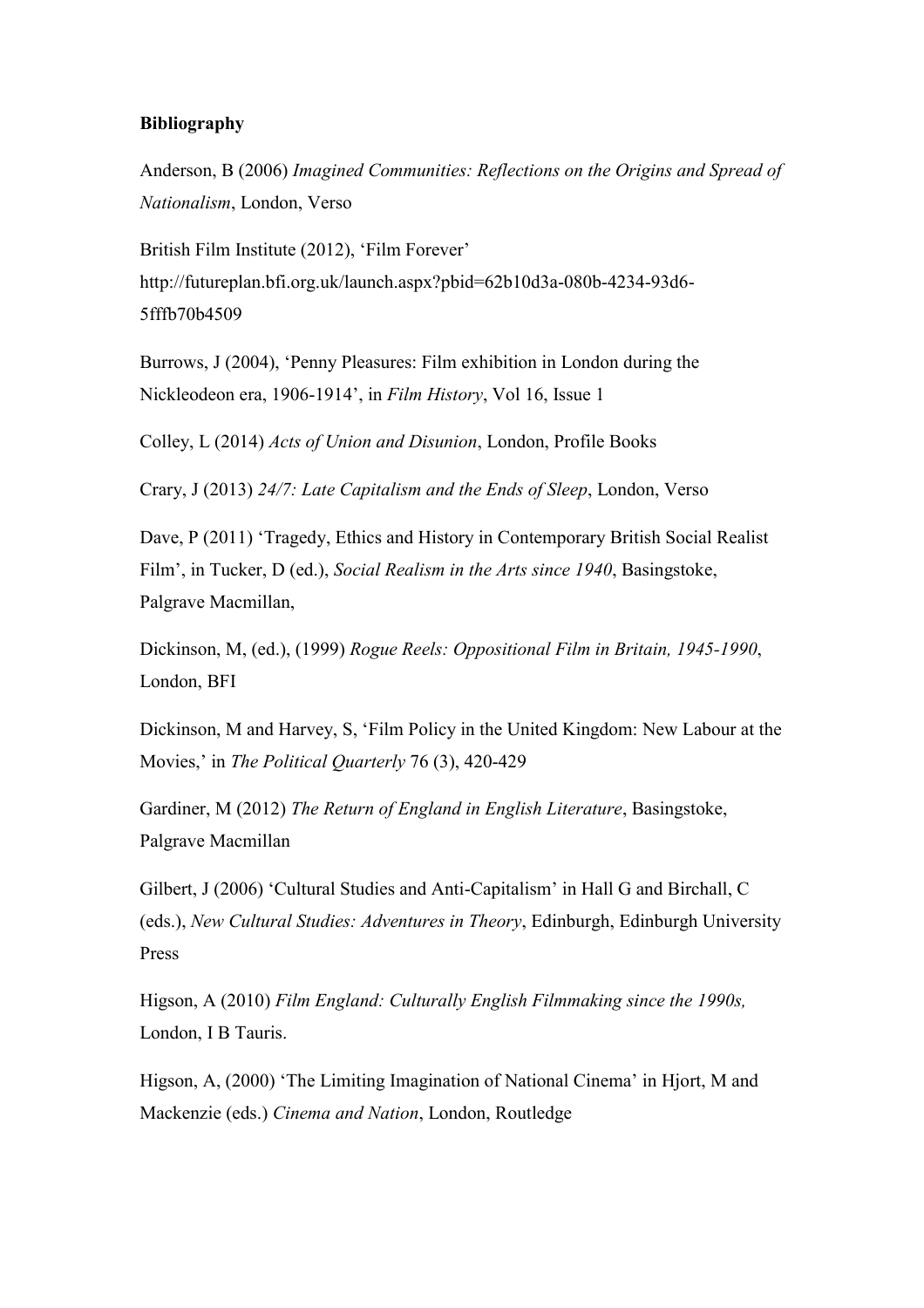Hill, J (2004) 'UK Film Policy, Cultural Capital and Exclusion', in *Cultural Trends*, Vol 13 (2), No. 50, pp 29-39

Hill, J (2012) 'This is for the *Batmans* as well as the *Vera Drakes*': Economics, Culture and UK Government Film Production Policy in the 2000s, in *Journal of British Cinema and Television* 9.3, 333-356

Hill, J (1992) 'The Issue of National Cinema and British Film Production' in Petrie, D *New Questions of British Cinema*, London, BFI

McGuigan, J (2004) *Rethinking Cultural Policy*, Milton Keynes, Open University Press

McKay, G (1997) *DiY Culture: Party and Protest in Nineties Britain*, London Verso

Miller, Toby, (2000) 'The Film Industry and the Government: "Endless Mr Beans and Mr Bonds'?' in Murphy, R (ed.), *British Cinema of the 90s*, London, BFI, 37-47

Monk, C, (2011), Review article, *Journal of British Cinema and Television*, 460-3

Neeland, J and Choe, B, 'The English Model of Creativity: cultural politics of an idea' in *International Journal of Cultural Policy*, Vol 16, No 3, August 2010, 287-304

Newsinger, J (2012) 'British Policy in an Age of Austerity', in *Journal of British Cinema and Television*, 9 1, 133-144

Newsinger, J (2009) *From the Grassroots: Regional Film Policy and Practice in England*, unpublished Phd

Nowell Smith, G and Dupin, C (eds.), (2012), *The British Film Institute, The Government and Film Culture, 1933-2000*, London, MUP

Nowell Smith, G (1985) 'But Do We Need it?' in Auty, M and Roddick, N (eds.), *British Cinema Now*, London, BFI

Petley, J (2013) 'The Censor and the State in Britain', in Bilereyst, D and Winkel, R.V (eds.), *Silencing Cinema: Film Censorshp Around the World*, Macmillan

Stoneman, R (1999), 'Sins of Commission' in Dickinson, M, (ed.), *Rogue Reels: Oppositional Film in Britain, 1945-1990*, London, BFI